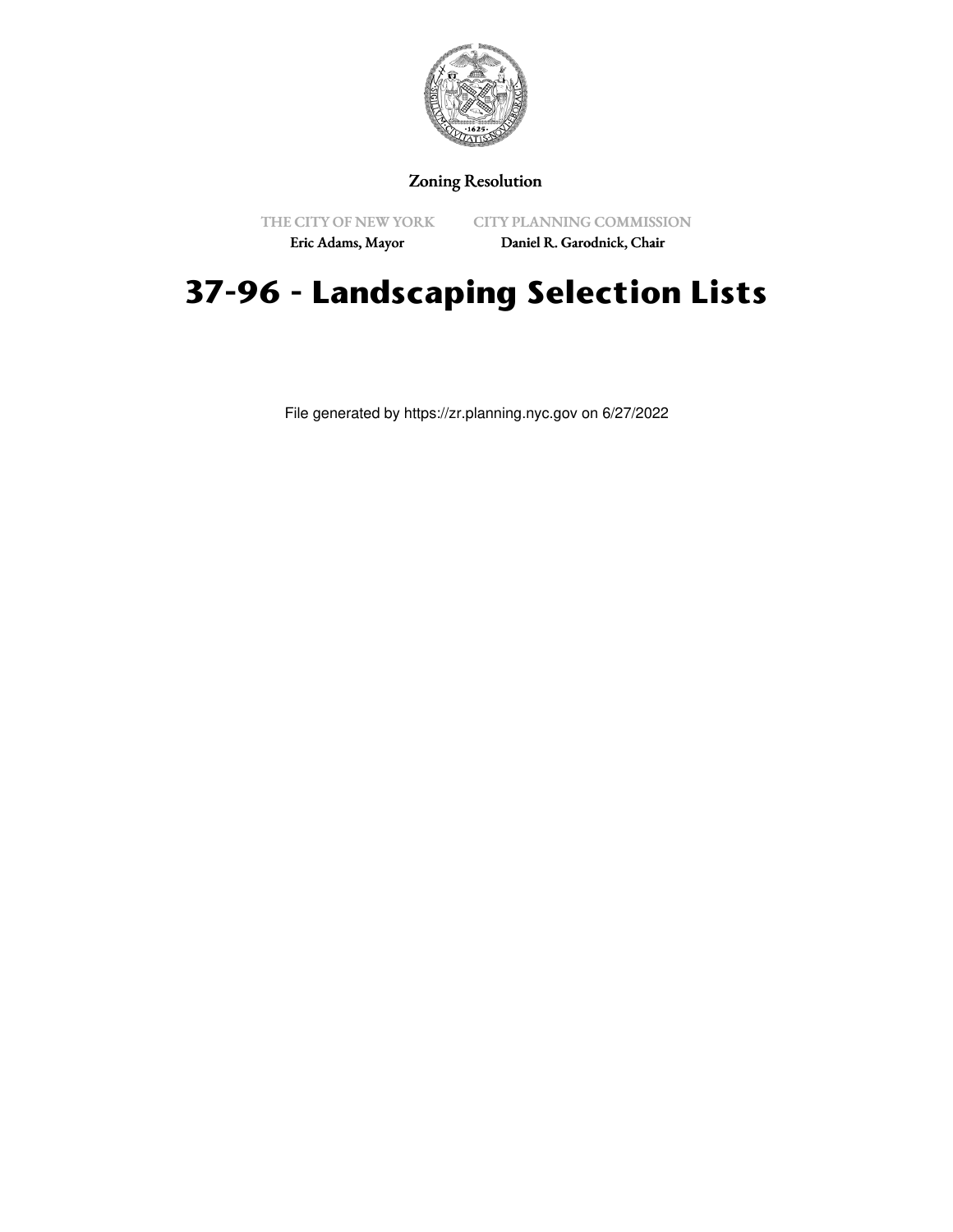## **37-96 - Landscaping Selection Lists**

LAST AMENDED 4/22/2009

### **37-961 - Selection list for perimeter trees**

LAST AMENDED 4/22/2009

| <b>BOTANICAL NAME</b>   | <b>COMMON NAME</b>     |
|-------------------------|------------------------|
| Acer campestre          | Hedge Maple*           |
| Acer ginnala            | Amur Maple*            |
| Acer negundo            | Boxelder*              |
| Acer truncatum          | Shantung Maple*        |
| Amelanchier arborea     | Downy Serviceberry     |
| Amelanchier canadensis  | Shadblow Serviceberry  |
| Amelanchier laevis      | Allegheny Serviceberry |
| Betula lenta            | Sweet Birch*           |
| Betula nigra "Heritage" | Heritage River Birch*  |
| Carpinus caroliniana    | American Hornbeam      |
| Cedrus atlantica        | Atlas Cedar            |
| Cedrus deodara          | Deodar Cedar           |
| Crataegus laevigata     | English Hawthorn       |
| Crataegus viridis       | Green Hawthorn         |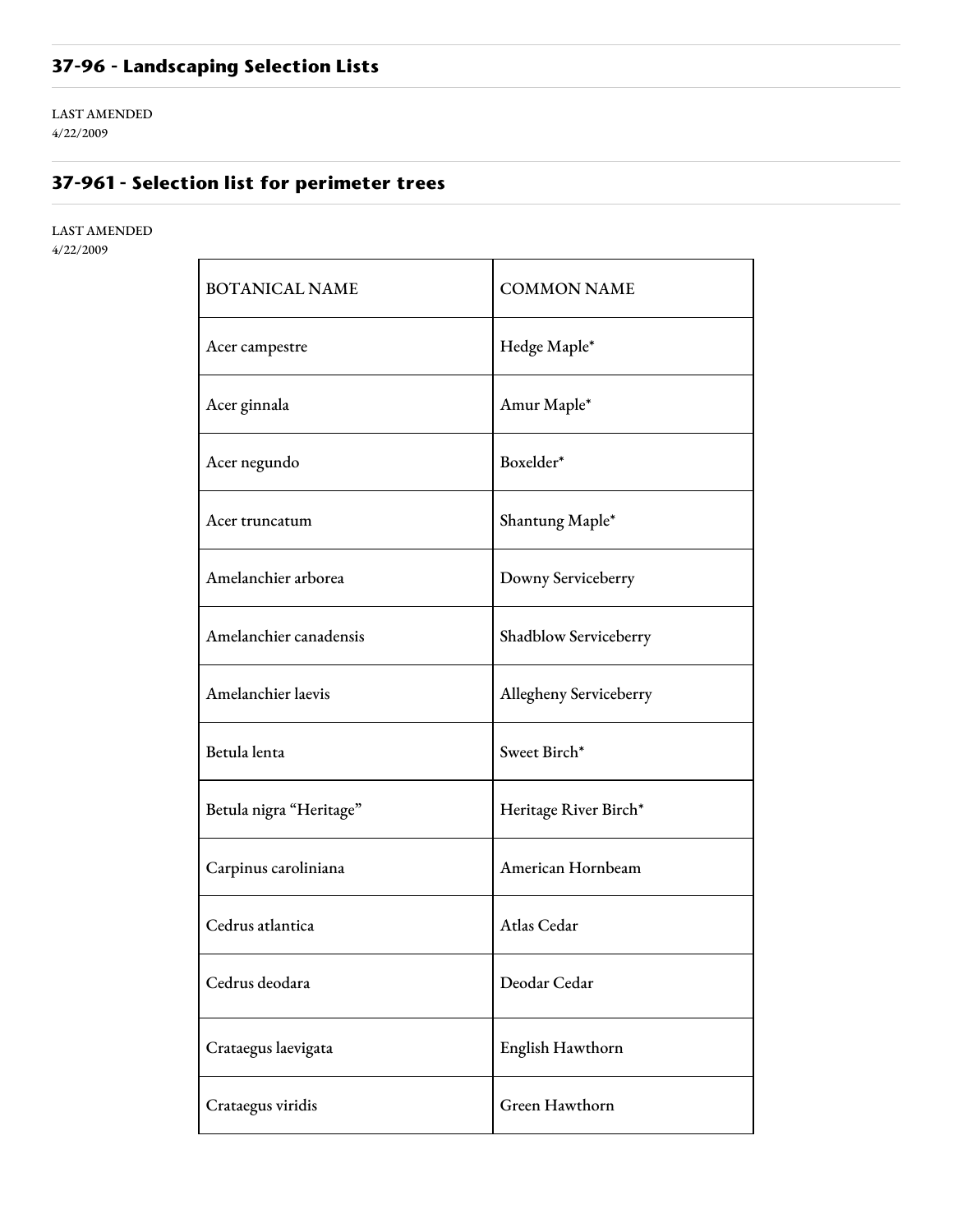| Cornus mas                   | Cornelian Cherry*         |
|------------------------------|---------------------------|
| Cornus racemosa              | Gray Dogwood*             |
| Cercis canadensis            | Redbud                    |
| Hamamelis vernalis           | Vernal Witchhazel         |
| Hamamelis virginiana         | American Witchhazel       |
| Koelreuteria paniculata      | Goldenraintree            |
| Larix laricina               | Tamarack                  |
| Magnolia stella              | Star Magnolia             |
| Magnolia virginiana          | Sweetbay Magnolia         |
| Maackia amurensis            | Amur Maackia              |
| Pinus virginiana             | Virginia Pine             |
| Prunus cerasifera            | Purpleleaf Plum           |
| Prunus 'Okame'               | Okame Cherry              |
| Prunus padus                 | European Birdcherry       |
| Prunus sargentii             | Sargent Cherry            |
| Prunus serrulata "Kwanzan"   | Japanese Flowering Cherry |
| Prunus virginiana "Schubert" | Schubert Cherry           |
| Prunus x yedoensis           | Yoshino Cherry            |
| Rhus copallina               | <b>Shinning Sumac</b>     |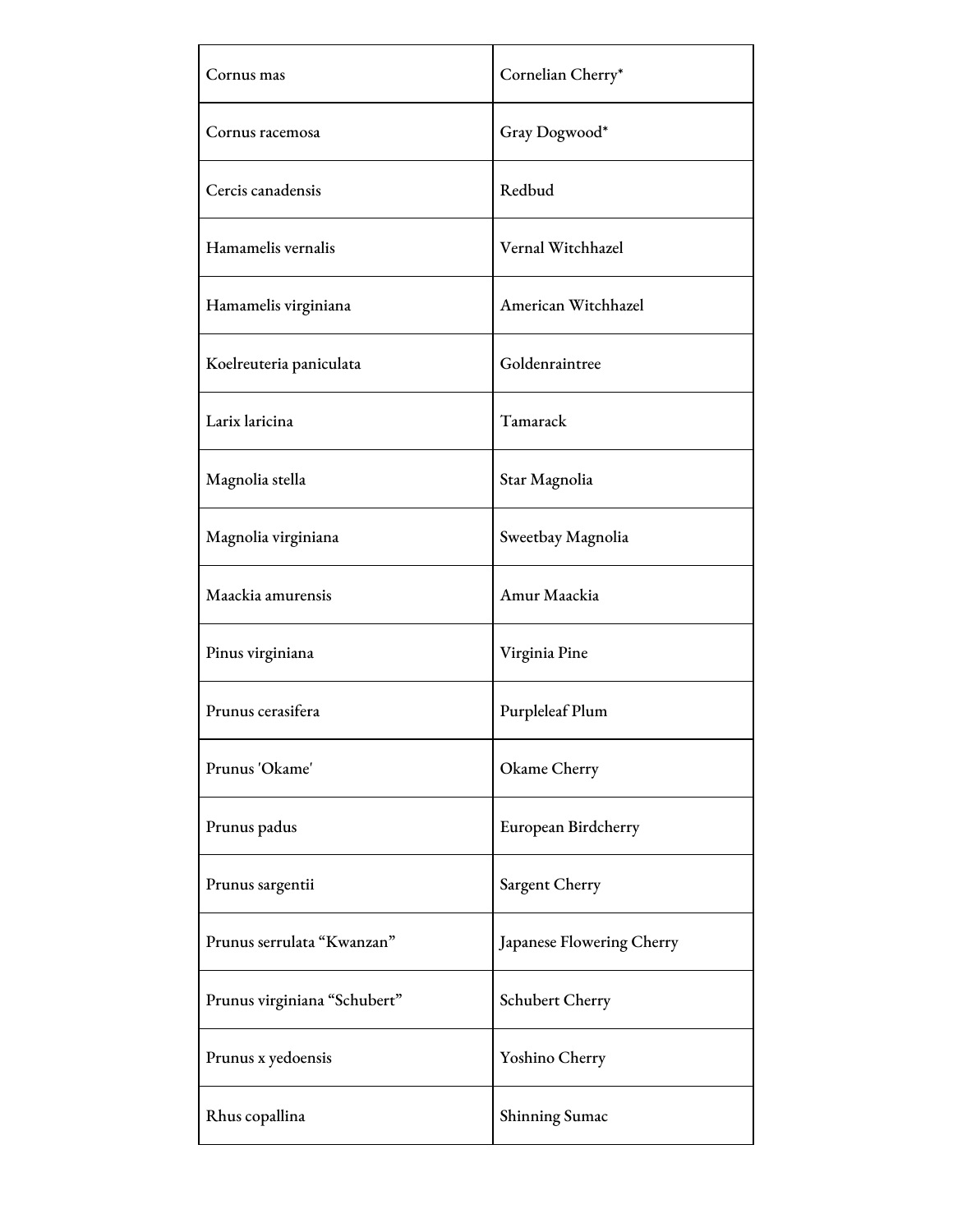| Salix discolor     | True Pussy Willow       |
|--------------------|-------------------------|
| Sambucus nigra     | <b>Black Elderberry</b> |
| Syringa reticulata | Japanese Tree Lilac     |

\* Asian Longhorn Beetle quarantine species - planting not recommended in parts of Brooklyn, Manhattan, Queens and Staten Island

#### **37-962 - Selection list for interior trees**

#### LAST AMENDED

4/22/2009

| <b>BOTANICAL NAME</b>         | <b>COMMON NAME</b>         |
|-------------------------------|----------------------------|
| Acer rubrum                   | Red Maple <sup>1</sup>     |
| Acer saccharinum              | Silver Maple <sup>1</sup>  |
| Acer x freemanii              | Freeman Maple <sup>1</sup> |
| Catalpa speciosa              | Northern Catalpa           |
| Celtis occidentalis           | Hackberry                  |
| Celtis laevigata              | Sugar Hackberry            |
| Eucommia ulmoides             | Hardy Rubber Tree          |
| Fraxinus americana            | American Ash <sup>1</sup>  |
| Fraxinus excelsior            | European Ash <sup>1</sup>  |
| Fraxinus pennsylvanica        | Green $\text{Ash}^1$       |
| Gleditsia triacanthos inermis | Honeylocust                |
| Ginkgo biloba                 | Ginkgo                     |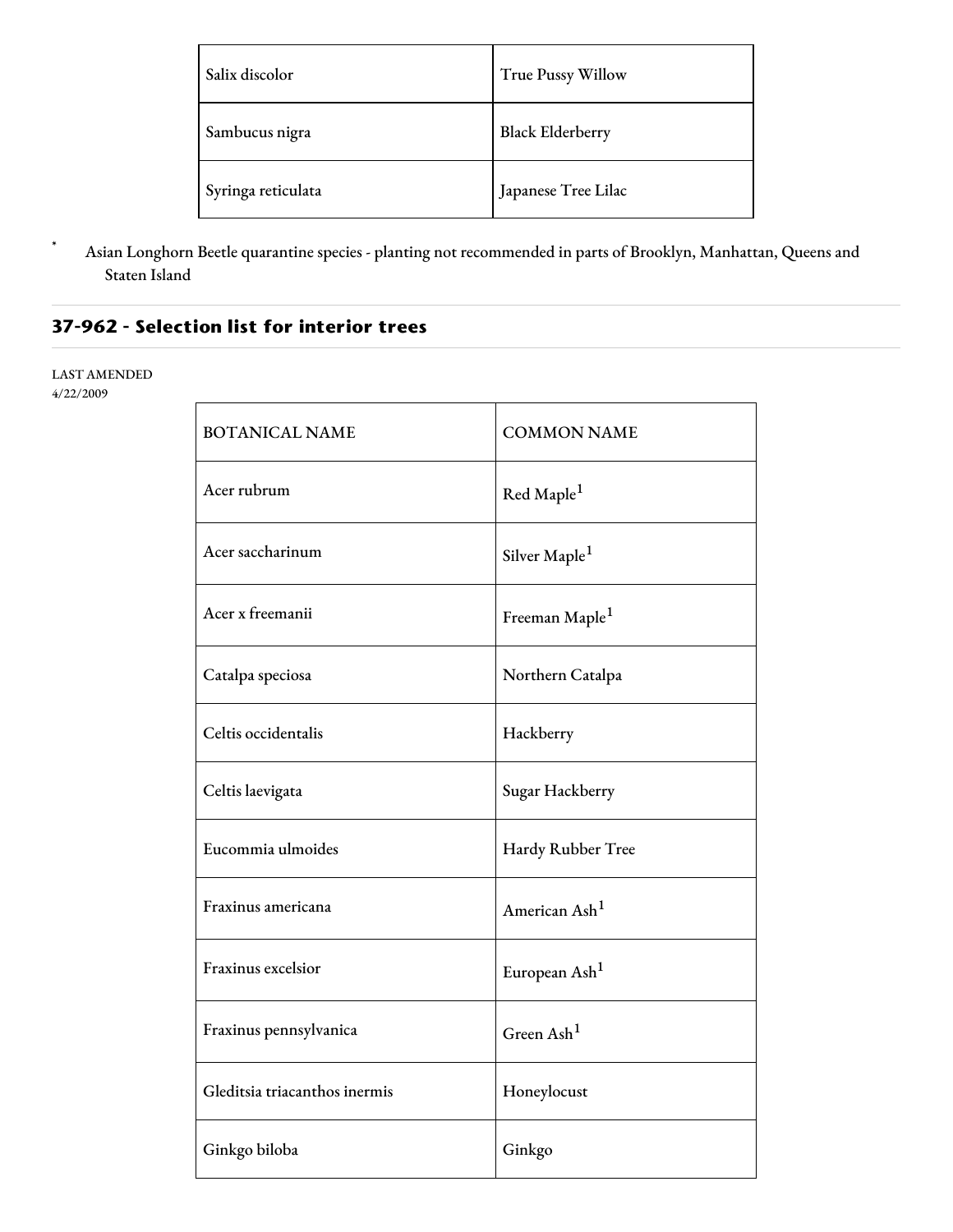| Gymnocladus dioicus          | Kentucky Coffeetree            |
|------------------------------|--------------------------------|
| Juglans nigra                | <b>Black Walnut</b>            |
| Larix decidua                | European Larch                 |
| Larix laricina               | American Larch                 |
| Liquidambar styraciflua      | Sweetgum                       |
| Liriodendron tulipifera      | Tulip Tree                     |
| Metasequoia glyptostroboides | Dawn Redwood                   |
| Nyssa sylvatica              | Tupelo                         |
| Platanus occidentalis        | American Sycamore              |
| Platanus x acerifolia        | <b>London Planetree</b>        |
| Pyrus calleryana             | Callery Pear <sup>3</sup>      |
| Quercus bicolor              | Swamp White Oak                |
| Quercus imbricaria           | Shingle Oak                    |
| Quercus palustris            | Pin Oak                        |
| Quercus phellos              | Willow Oak                     |
| Quercus rubra                | Northern Red Oak               |
| Taxodium distichum           | Baldcypress                    |
| Ulmus americana              | American Elm <sup>1,2</sup>    |
| Ulmus carpinifolla           | Smooth-leaf Elm <sup>1,2</sup> |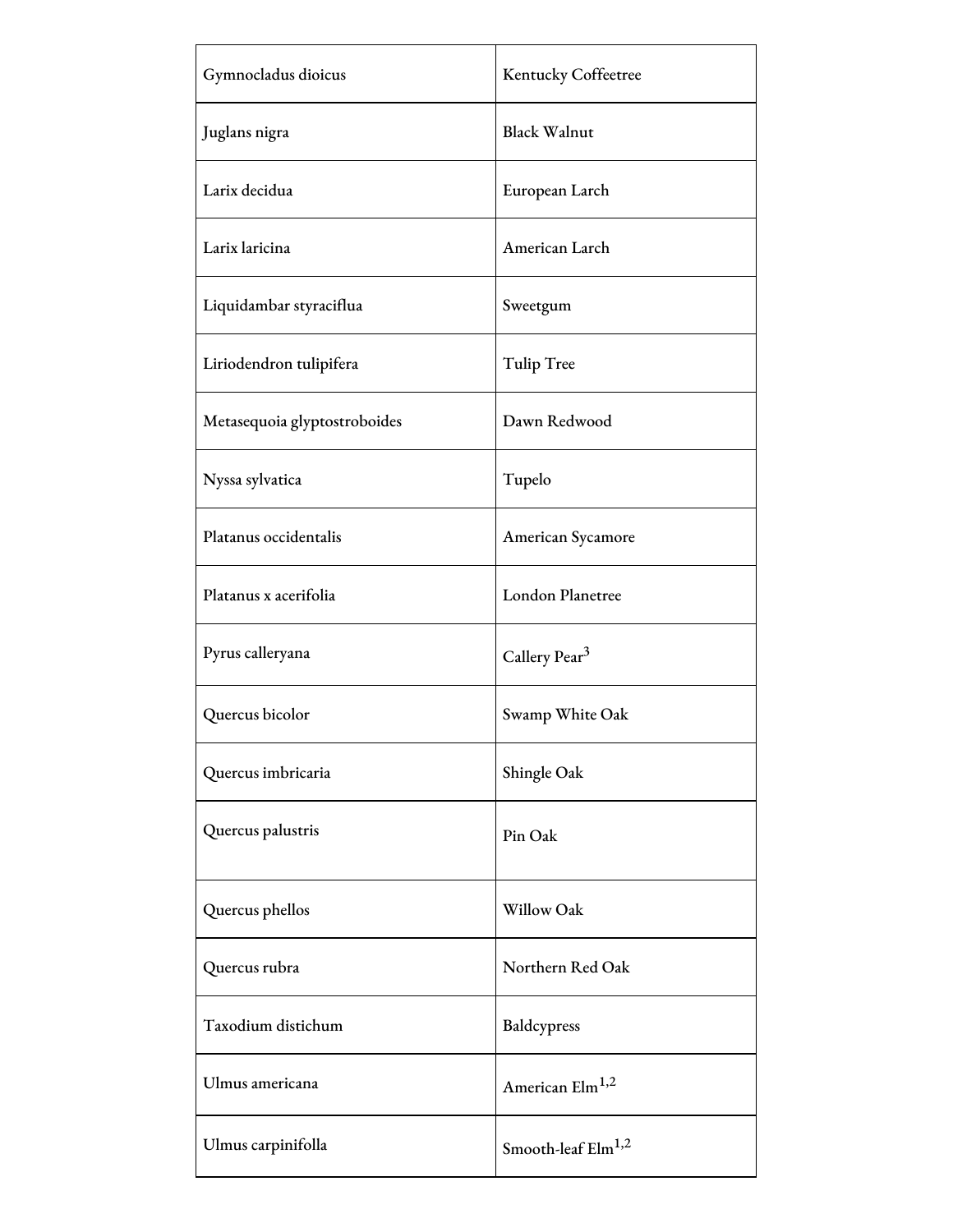| Ulmus parvifolla        | Lace Bark $\text{Elm}^{1,2}$ |
|-------------------------|------------------------------|
| Styphnolobium japonicum | Scholar Tree                 |
| Tilia americana         | Basswood/American Linden     |
| Zelkova serrata         | Japanese Zelkova             |

- <sup>1</sup> Asian Longhorn Beetle quarantine species planting not recommended in parts of Brooklyn, Manhattan, Queens and Staten Island
- <sup>2</sup> Only cultivars of elms that have been bred for resistance to Dutch Elm Disease
- <sup>3</sup> Excluding "Bradford" cultivar

#### **37-963 - Selection list for ground covers and shrubs**

#### LAST AMENDED 4/22/2009

| <b>GROUND COVERS</b>          |                           |
|-------------------------------|---------------------------|
| <b>BOTANICAL NAME</b>         | <b>COMMON NAME</b>        |
| Asclepias tuberosum           | <b>Butterfly Weed</b>     |
| Calamagrostis stricta         | Slimstem Reedgrass        |
| Comptonia peregrina           | Sweetfern                 |
| Cortaderia selloana "Pumilla" | <b>Dwarf Pampas Grass</b> |
| Euonymus coloratus            | Euonymus                  |
| Festuca glauca                | <b>Blue Fescue Grass</b>  |
| Juniperus horizentalis        | Creeping Juniper          |
| Hibiscus moscheutos           | Swamp Rose Mallow*        |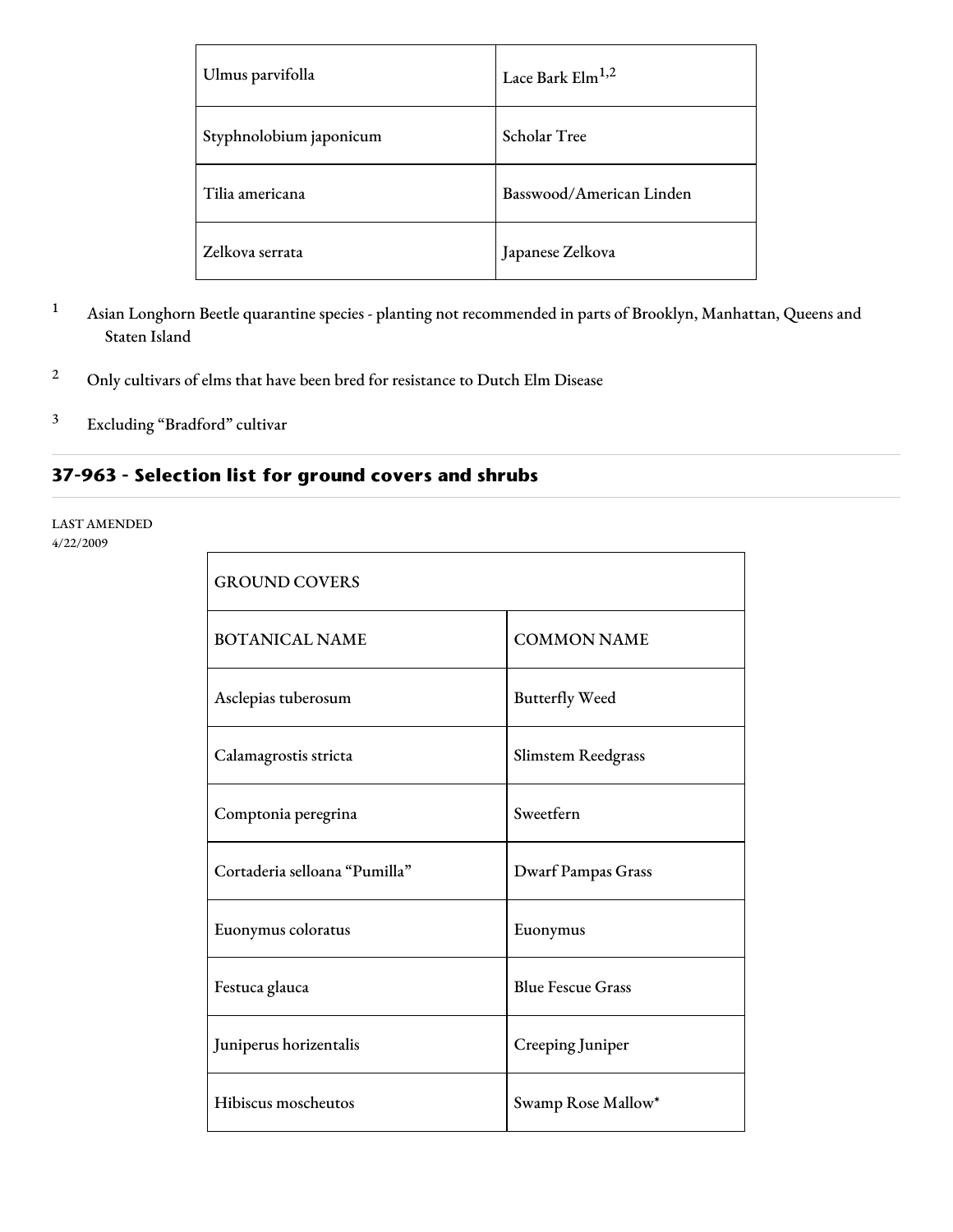| Iris pallida              | <b>Sweet Iris</b>       |
|---------------------------|-------------------------|
| Iris sibirica             | Siberian Iris           |
| Iris versicolor           | <b>Blue Flag Iris</b>   |
| <b>SHRUBS</b>             |                         |
| <b>BOTANICAL NAME</b>     | <b>COMMON NAME</b>      |
| Abeliax grandiflora       | Glossy Abelia           |
| Aesculus parviflora       | Bottlebrush Buckeye     |
| Andromeda polifolia       | Bog-rosemary            |
| Aronia arbutifolia        | Red Chokeberry          |
| Aronia melanocarpa        | <b>Black Chokeberry</b> |
| Baccharis halimifolia     | Eastern Baccharis       |
| Betula nana               | Dwarf Birch             |
| Betula pumila             | Bog Birch               |
| Calluna vulgaris          | Scotch Heather          |
| Castanea pumila           | Chinkapin               |
| Cephalanthus occidentalis | Buttonbush              |
| Chamaecyparis spp.        | Chamaecyparis           |
| Clethra alnifolia         | Summersweet             |
| Cornus sericea            | Redtwig Dogwood         |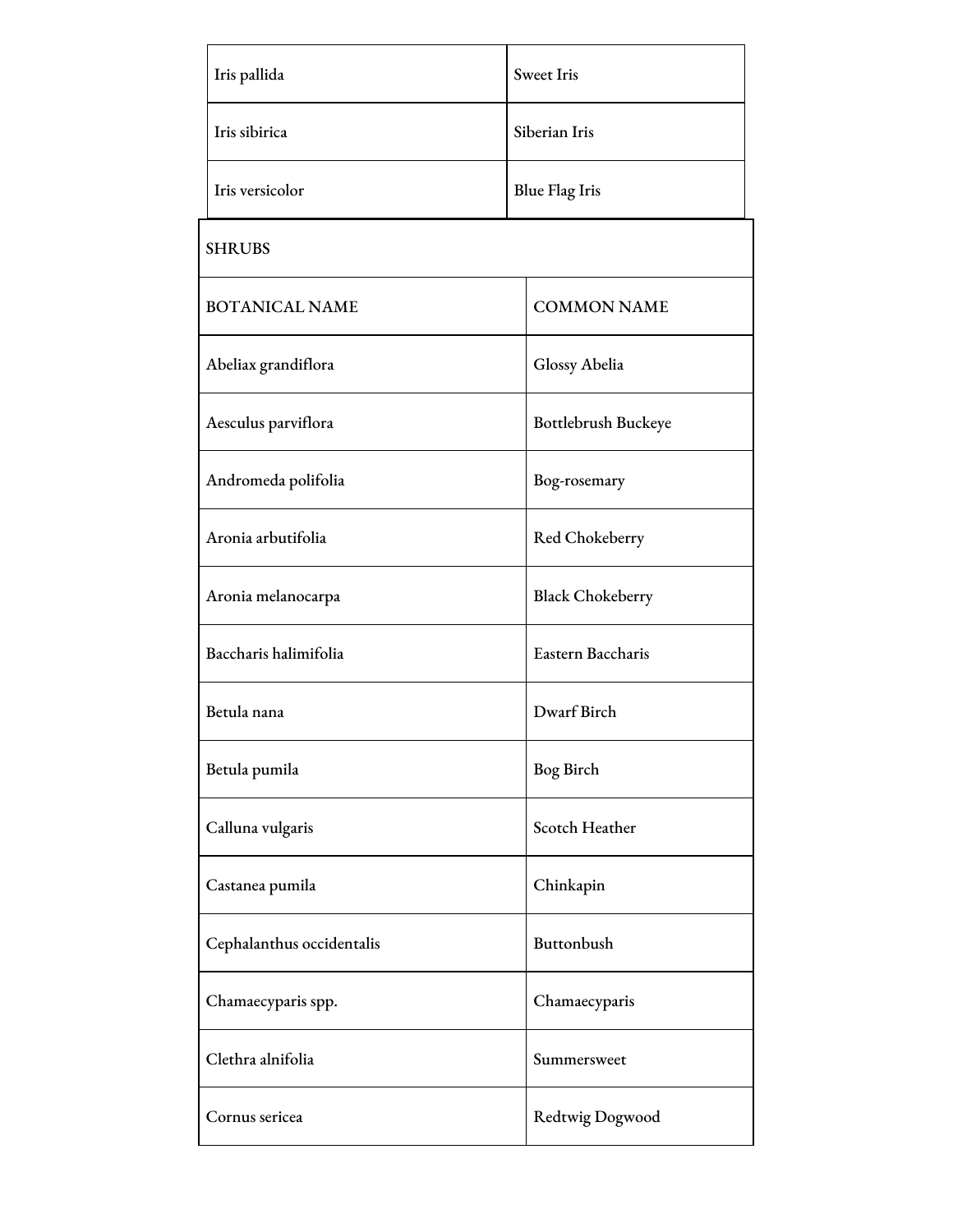| Cornus sericea "Flaviramea"    | Yellowtwig Dogwood           |
|--------------------------------|------------------------------|
| Cotoneaster dammeri            | <b>Bearberry Cotoneaster</b> |
| Daphne cneorum                 | Rose Daphne                  |
| Daphne caucasica               | Caucasian Daphne             |
| Ericacarnea                    | Spring Heath                 |
| Euonymus fortunei              | Wintercreeper Euonymus       |
| Eubotrys racemosa              | Swamp Doghobble              |
| Gaylussaciabrachycera          | Box Huckleberry              |
| Hydrangea quercifolia          | Oakleaf Hydrangea            |
| Ilex crenata                   | Japanese Holly               |
| Ilex glabra                    | Inkberry                     |
| Ilex verticillata              | Winterberry                  |
| Itea virginica"Henry's Garnet" | Virginia Sweetspire          |
| Juniperus procumbens           | Japgarden Juniper            |
| Juniperus sabina               | Savin Juniper                |
| Juniperus squamata             | Singleseed Juniper           |
| Kalmia angustifolia            | Sheep Laurel                 |
| Ledum groenlandicum            | Labrador Tea                 |
| Leiophyllum buxifolium         | Box Sandmyrtle               |